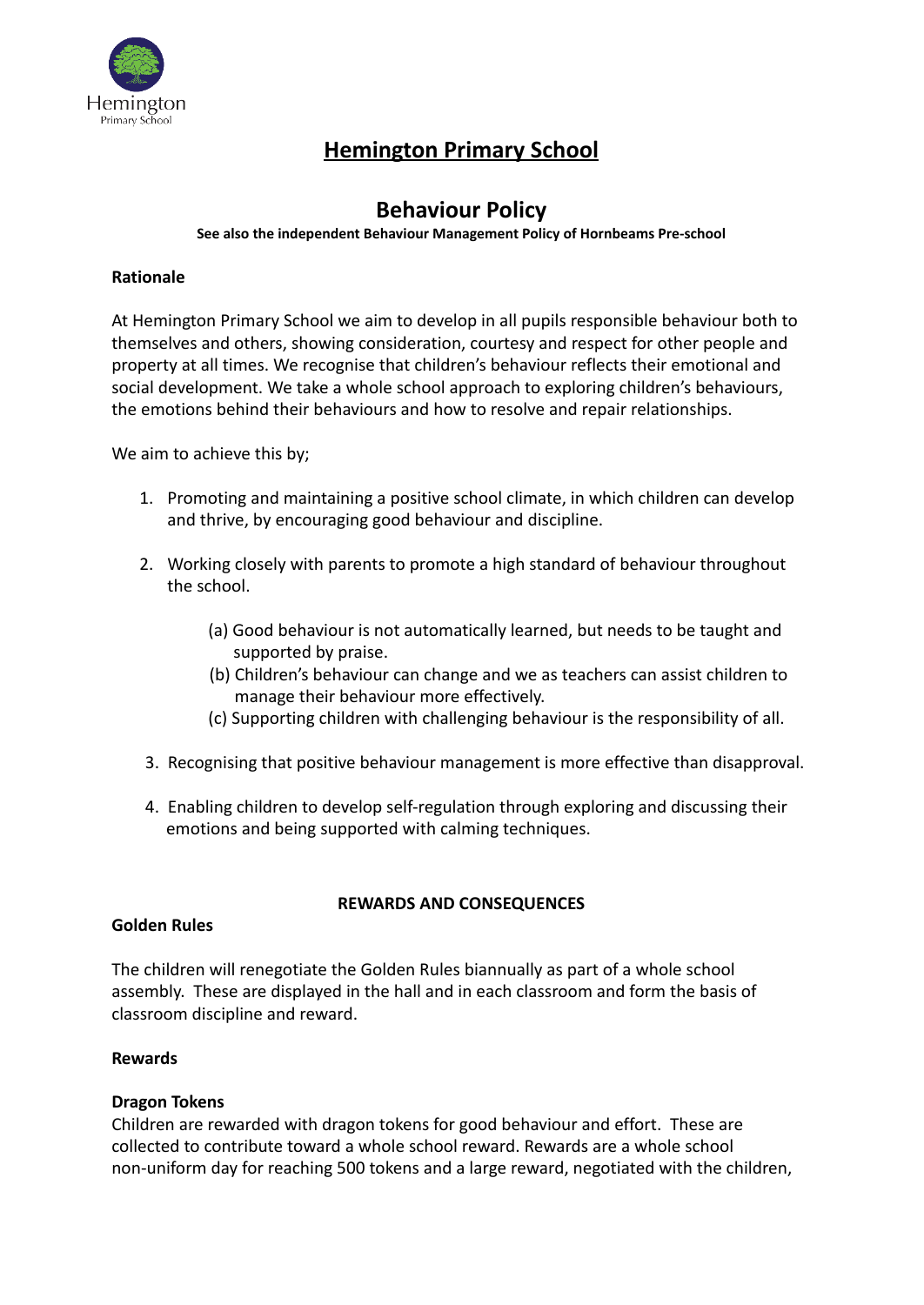

for reaching 1,000 tokens. Children from both classes are rewarded in sharing assembly with Headteacher Award certificates and special mentions and a tally of the current week's Dragon Tokens is made. The dragon token chart restarts each year.

# **Golden Time**

Children are rewarded for good behaviour and effort with half hour Golden Time of free play on a Friday afternoon.

Other rewards that teachers might use are:

- · verbal praise
- · positive comments written on work
- smiley faces
- · positive messages sent to parents
- **stickers**
- sending the child to another member of staff for reinforcement
- · certificates or recognition in assemblies

#### **Unacceptable behaviour**

The following behaviour is regarded as unacceptable:

- refusal to stay on task
- answering back tutting, sighing, muttering, sulking
- disruption by being uncooperative, shouting, walking away when spoken to, misuse of equipment, spoiling other people's work
- swearing, verbal abuse, name calling, spitting
- **stealing**
- · physical violence
- 'play fighting'

#### **Consequences**

The following list of consequences are used to register disapproval of unacceptable behaviour. When sanctions are invoked children should be helped to understand why what they have done is unacceptable. The sanction could be:

- · verbal check
- loss of Golden time
- working beside the teacher
- isolation from other children
- withdrawal of playtimes
- reporting to the Headteacher
- contacting parents
- behavioural management programme
- suspension
- exclusion

Records: If a child is constantly misbehaving a case record should be kept containing dates and records of incidents.

Serious incidents are recorded on a behaviour log and escalated to an appropriate level involving the Headteacher and parents.